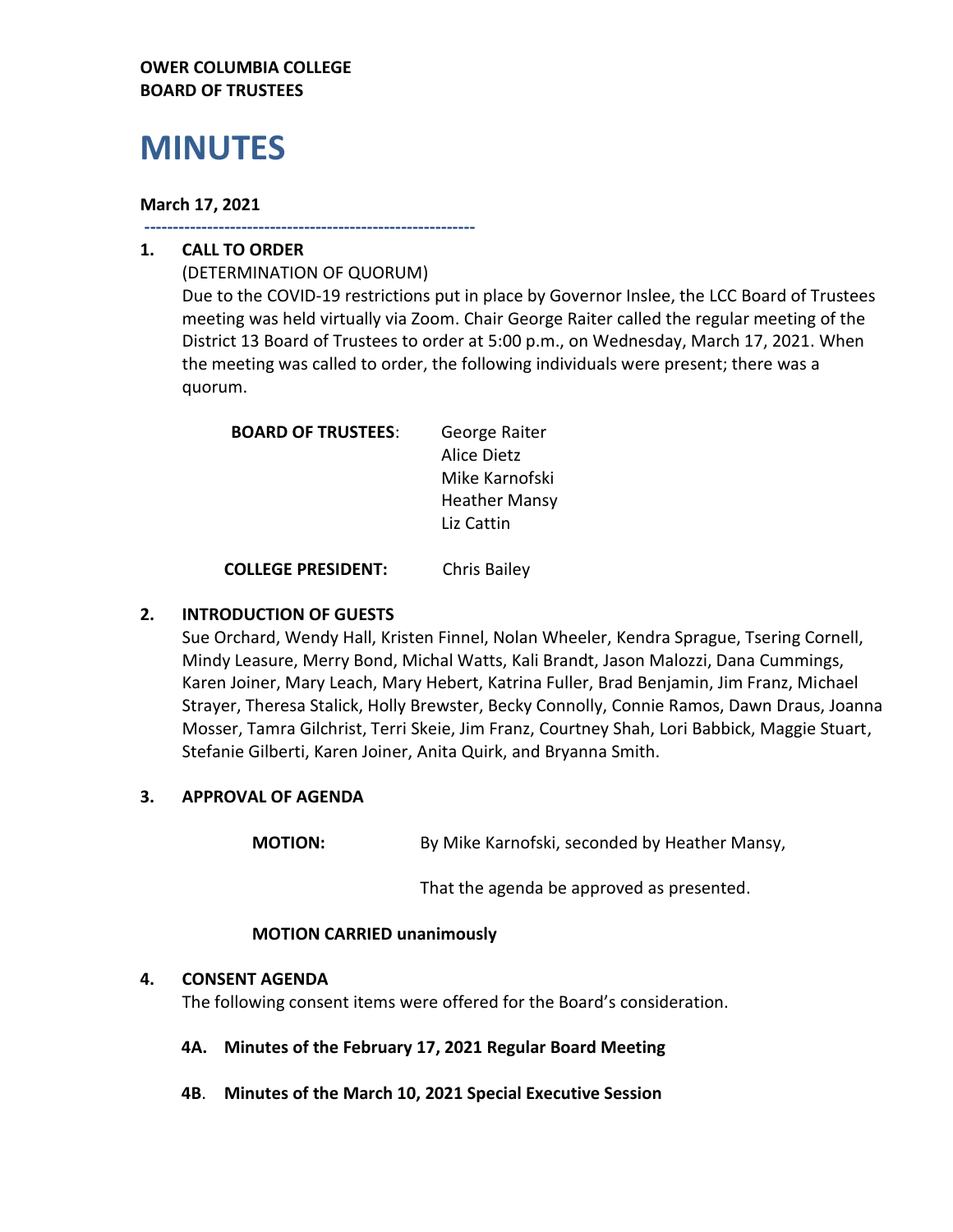- **4C**. **HS/EHS/ECEAP Annual Strategic Plan Update:** Requesting the board approve the priorities and additions indicated in the summary of strategic plan goals and objectives.
- **4D**. **HS/EHS/ECEAP Annual Community Assessment Update:** Requesting the board approve the Annual Community Assessment Update.
- **4E**. **HS/EHS 07/01/2021-06/30/2022 Non-Competing Continuation Funding Application for \$4,578,868:** The Head Start (Non-Competing continuation) Grant Application is for both Head Start and Early Head Start services including a partial non-federal share waiver.
- **4F**. **HS/EHS/ ECEAP Departmental Policy Change: Selection of Families Policy and Procedure**

**MOTION:** By Alice Dietz, seconded by Mike Karnofski,

That the consent agenda be approved as presented.

## **MOTION CARRIED unanimously.**

## **5. TENURE CONSIDERATION**

Chair Raiter explained that the Board of Trustees, along with the Deans, President and Vice Presidents Kristen Finnel and Kendra Sprague, reviewed probationary faculty materials in detail during the March 10, 2021 executive session, and that he did not see a reason to go into executive session for further review. The other trustees agreed. Chair Raiter then entertained a motion for award of tenure.

**MOTION:** By Heather Mansy, seconded by Mike Karnofski,

That the Board of Trustees, after having given reasonable consideration to the recommendations of the Probationary Review Committees at the special executive session on March 10, 2021, do hereby grant tenure to Holly Brewster, effective with the beginning of Fall Quarter 2021.

## **MOTION CARRIED unanimously.**

**MOTION:** By Mike Karnofski, seconded by Heather Mansy,

That the Board of Trustees, after having given reasonable consideration to the recommendations of the Probationary Review Committees at the special executive session on March 10, 2021, do hereby grant tenure to Kali Brandt, effective with the beginning of Fall Quarter 2021.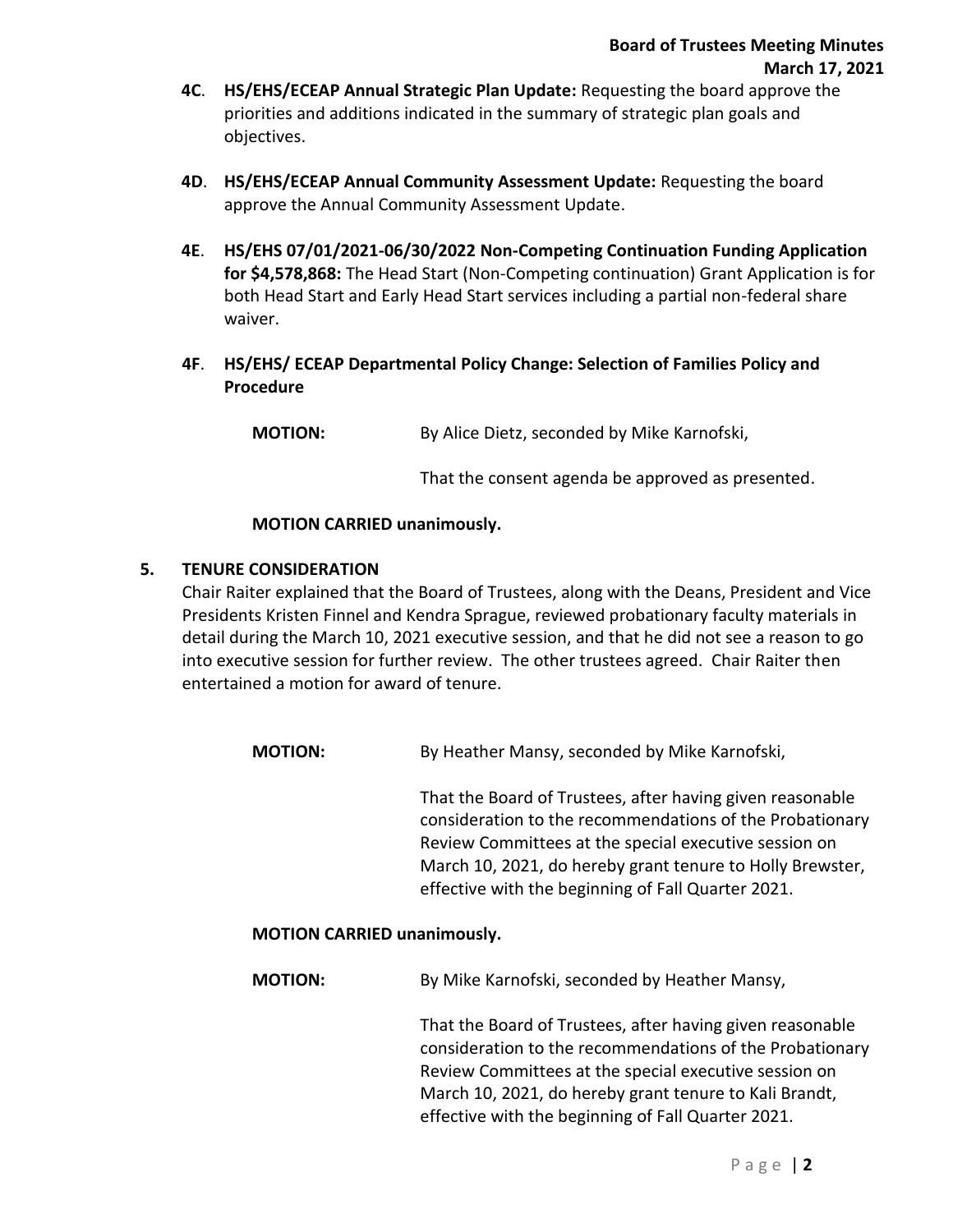#### **MOTION CARRIED unanimously.**

**MOTION:** By Alice Dietz, seconded by Mike Karnofski,

That the Board of Trustees, after having given reasonable consideration to the recommendations of the Probationary Review Committees at the special executive session on March 10, 2021, do hereby grant tenure to Dana Cummings, effective with the beginning of Fall Quarter 2021.

#### **MOTION CARRIED unanimously.**

**MOTION:** By Liz Cattin, seconded by Heather Mansy,

That the Board of Trustees, after having given reasonable consideration to the recommendations of the Probationary Review Committees at the special executive session on March 10, 2021, do hereby grant tenure to Mary Hebert, effective with the beginning of Fall Quarter 2021.

#### **MOTION CARRIED unanimously.**

**MOTION:** By Heather Mansy, seconded by Mike Karnofski,

That the Board of Trustees, after having given reasonable consideration to the recommendations of the Probationary Review Committees at the special executive session on March 10, 2021, do hereby grant tenure to Joanna Mosser, effective with the beginning of Fall Quarter 2021.

## **MOTION CARRIED unanimously.**

**MOTION:** By Mike Karnofski, seconded by Alice Dietz,

That the Board of Trustees, after having given reasonable consideration to the recommendations of the Probationary Review Committees at the special executive session on March 10, 2021, do hereby grant tenure to Anita Quirk, effective with the beginning of Fall Quarter 2021.

#### **MOTION CARRIED unanimously.**

**MOTION:** By Alice Dietz, seconded by Heather Mansy,

That the Board of Trustees, after having given reasonable consideration to the recommendations of the Probationary Review Committees at the special executive session on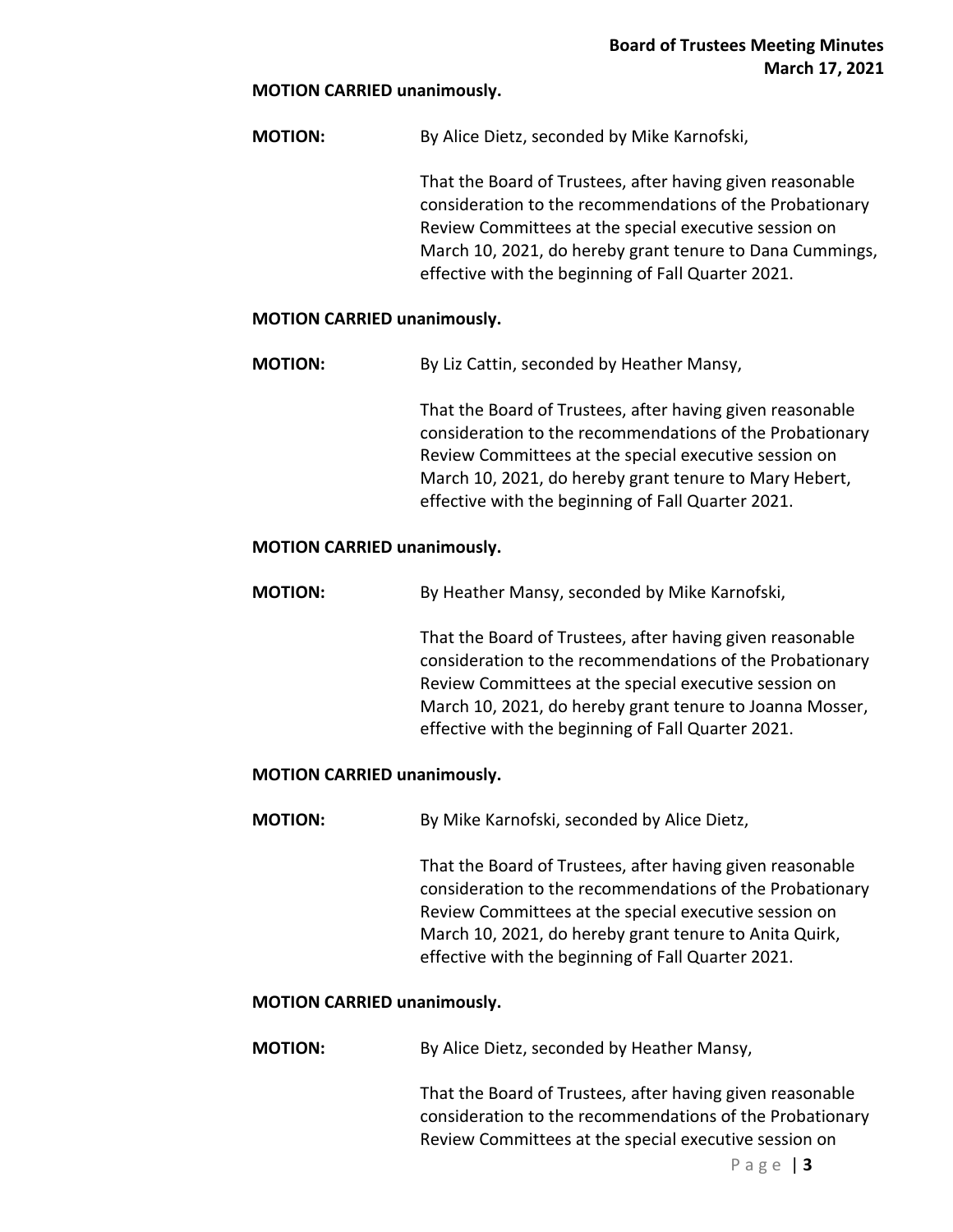March 10, 2021, do hereby grant tenure to Michal Ann Watts, effective with the beginning of Fall Quarter 2021.

# **MOTION CARRIED unanimously.**

# **6. COLLEGE INPUT**

**6A.President's Report –** President Chris Bailey shared that Revenue Forecast came out higher than expected and more federal money is expected to be received by colleges. Next, President Bailey asked each vice president to report on their respective areas. Vice President of Instruction, Kristen Finnel

- $\checkmark$  Final exam week comes to a close on Friday and next week will be a much needed break for students and faculty
- $\checkmark$  LCC will be bringing some performing arts courses back to campus for spring quarter
- $\checkmark$  Working with Kelso High School on a new opportunity in the industrial trades area for all high school students
- $\checkmark$  In regards to the Medical Assisting program, the MEARB site review resulted in some recommendations and reconsideration allows another review in one year
- ✓ Introduced LCC's new Associate Dean Merry Bond

Vice President of Administrative Services - Nolan Wheeler

- $\checkmark$  The issues identifying revenue in ctcLink have been worked out
- $\checkmark$  Tuition and local revenues are on track to come in close to what was forecasted last May
- $\checkmark$  Anticipate a mid-year cut in supplemental budget
- $\checkmark$  In the new supplemental CARES Act, colleges are forecasted to receive 6.4 million, half for student aid and half for institutional funding
	- o Guidelines are still in question and colleges have until September 2023 to spend the funding
- $\checkmark$  So far in March, 19 COVID intakes have been completed and 0 positive cases resulted showing the clear decline in cases on campus
- $\checkmark$  The EOC team will be encouraging faculty to conduct the first two weeks of courses virtually after spring break
- $\checkmark$  Aiming to allow spectators at music concerts by the end of June
- $\checkmark$  Athletics are in the green phase which allows for scrimmages
- $\checkmark$  Some CARES funding has been used to charter larger busses so athletes can be spread out for travel
- $\checkmark$  LCC has applied to the Department of Health to be able to administer COVID testing on campus
- $\checkmark$  Faculty were not included with k-12 educators on the vaccination list

Vice President of Student Services, Sue Orchard

- $\checkmark$  Still waiting on regulations as far as eligibility for the third round of CARES Act funding
- $\checkmark$  \$41,000 was also received, specifically dedicated to undocumented students
- $\checkmark$  WACTC hosted a seminar today on k-12 alignment and LCC was one of four panelists highlighting work being done with k-12 alignment and the navigator system
- $\checkmark$  The team continues to monitor enrollment on a daily basis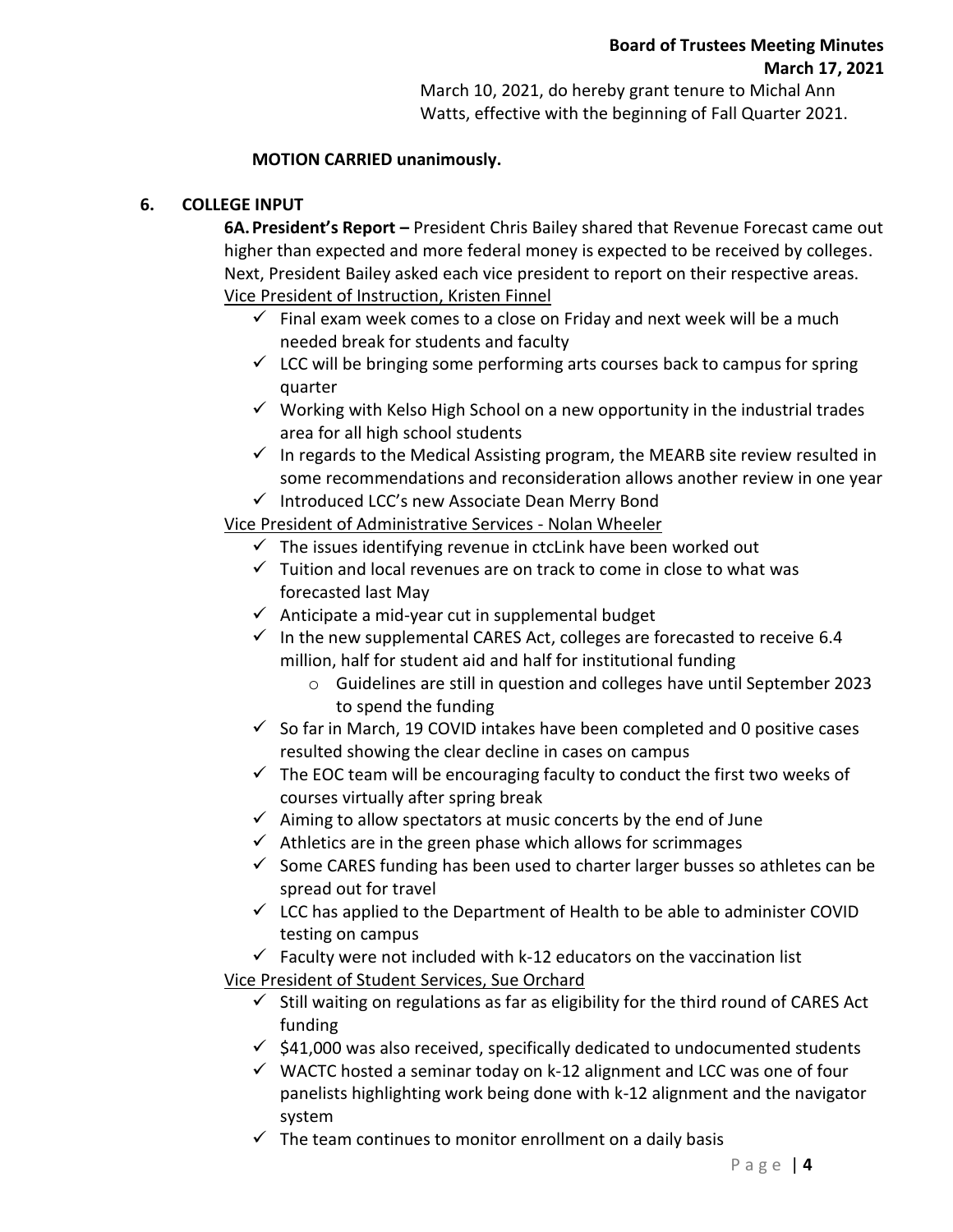$\checkmark$  Looking at detailed re-engagement strategies for fall quarter specifically

# Vice President of Effectiveness and College Relations, Wendy Hall

- $\checkmark$  Statewide, over the last five years, the male student population has dropped from 45% to 42% and from 36% to 30% at LCC
- $\checkmark$  Messaging that is landing most thoroughly with male students is in regards to time and how fast they can get through college
- $\checkmark$  Governor Inslee has declared April 15 as "All Washington Academic Team Day"
	- o LCC hopes to introduce the winning All-Washington students to the board at the April meeting
- $\checkmark$  Received no corrective actions from College Spark during the evaluation visit
- $\checkmark$  Diversity work across the state is pointing to land acknowledgements
	- o After approval from the Cowlitz County Tribe, LCC will now begin major meetings with a land acknowledgement
- $\checkmark$  An elder of the Cowlitz Indian Tribe will be presenting at the kickoff event in the fall

Vice President of Foundation, HR & Legal Affairs, Kendra Sprague

- $\checkmark$  LCC has over \$500,00 of scholarships to award this year; a record number for the college
- $\checkmark$  The foundation has been conducting successful scholarship workshops in a virtual environment
- $\checkmark$  Looking at scholarship applicant and awarding data to identify gaps and if any additional targeted marketing needs to be done
- $\checkmark$  The Athletics Hall of Fame event was held virtually, successfully raising nearly \$18,000
- $\checkmark$  The Daily News launched the 6<sup>th</sup> annual Students in Needs Campaign which raises money for the Student Success Fund
- $\checkmark$  Shared foundation net assets from FY2011 to current, which have almost doubled in the displayed time frame
- $\checkmark$  Shared foundation unrestricted & college success funds from FY2021 to current
- $\checkmark$  ELT is starting the process of systematically reviewing WACs to ensure they are up-to-date
- $\checkmark$  Recruiting for two full-time tenure track faculty

# **6B. ASLCC Report** – None

**6C. LCCFAHE Report** – LCCFAHE Union President Brad Benjamin thanked the board and administrators for all of the hard work being put in by all. Many faculty members are happy to see spring break ahead and spend some time revising courses to prepare for the upcoming quarter. Faculty are staying productive and successful in both professional and personal lives. Brad also thanked the board, on behalf of all faculty, for reviewing full-time temp positions and making the decision to move them to tenure track positions.

**6D.WFSE Report** – WFSE Union President Tracy Stanley submitted a written report that was read by President Chris Bailey. The report read as follows. "Good Evening LCC Trustees. It is a busy time of year for everyone and classified staff are looking forward to an exciting spring quarter. We are looking at the last quarter of another academic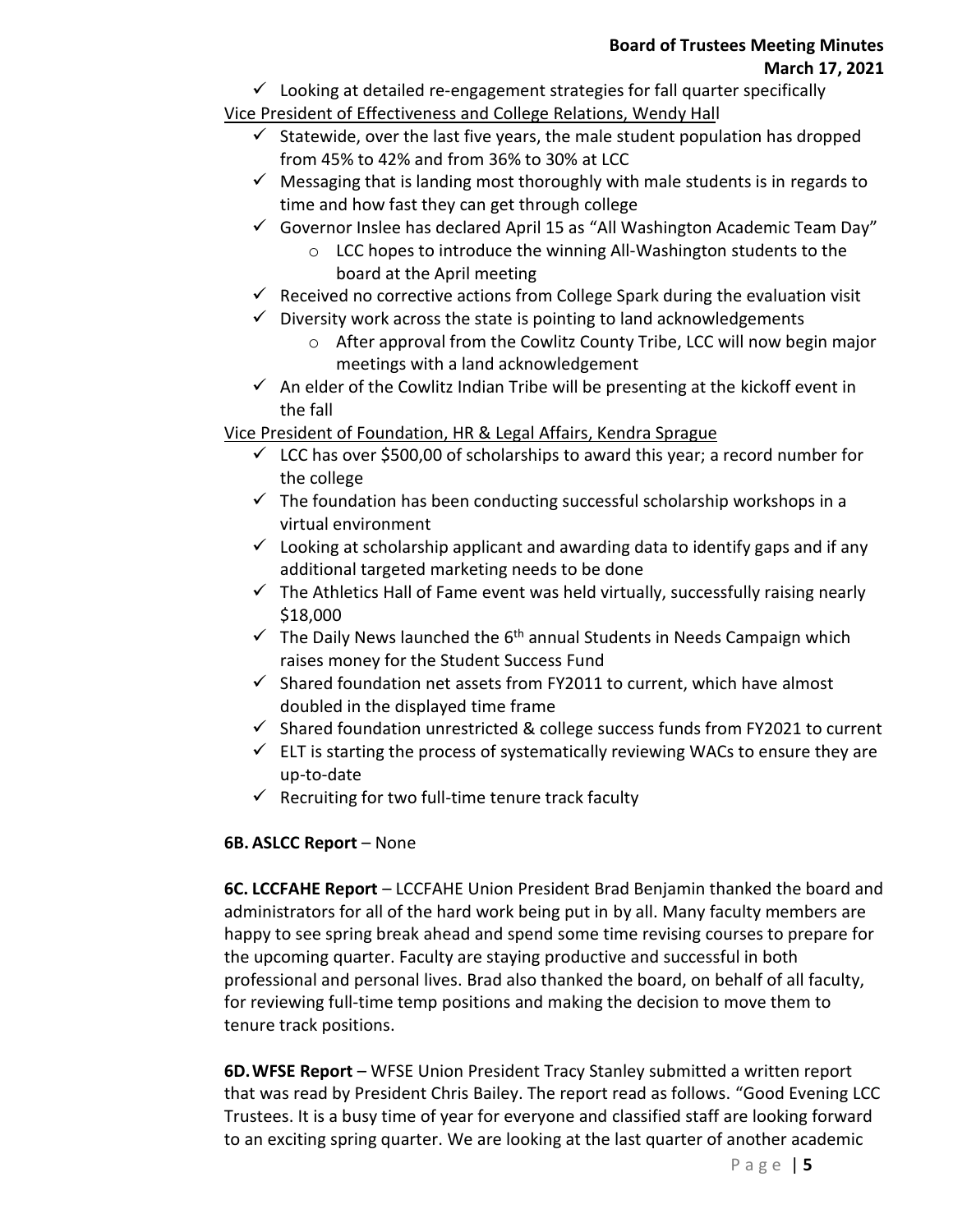# **Board of Trustees Meeting Minutes March 17, 2021**

year of new experiences and new working conditions. The classified staff has continued to adapt to the needs of our students, our faculty, and our community. This last year has seen an environment few of us could have imagined; but the classified staff have stepped up and done everything possible to ensure our college community has been provided with every possible opportunity to succeed in this new world we face. Looking at the changing environment and the new protocols and issues we face, classified staff is looking forward to working with the college administration in shaping our new normal. We are aware we need to address the factors involving our work environment. We know this involves telework, re-design of our on-campus work spaces, looking at how we interact with others in respect to physical distancing and social contact, and the technologies we must incorporate to continue to serve our students, faculty and staff. This must all be accomplished while we continue to be safe in order to protect not only ourselves and co-workers, but also our families. It is a challenge, but just like the challenges we have faced and conquered, we have complete confidence in our success. Have a wonderful evening and stay safe! Tracy Stanley, WFSE Chief Steward".

**6E. Head Start/ECEAP Written Report** – A written report was submitted to the board and no members had any questions. Mindy Leasure mentioned that the program has now tipped the scale by going over 80% in enrollment. Team members are preparing for spring by updating the operating plan following the Department of Health guidelines.

# **7. PUBLIC COMMENT –** None

# **8. BOARD BUSINESS/INFORMATION ITEMS**

**8A. Election of Board Officers for 2021-22** – Per policy governance, the Board annually nominates officers in February and elects officers in March. At the February 17, 2021 Board Workshop, Alice Dietz was nominated as incoming Chair and Mike Karnofski as incoming Vice Chair.

**MOTION:** By Heather Mansy, seconded Liz Cattin,

That based on nominations from the February 17, 2021 Board meeting, I move that Alice Dietz be elected Chair, and Mike Karnofski as Vice Chair for the period March 2021 to March 2022.

## **MOTION CARRIED unanimously.**

- **9. EXECUTIVE SESSION** The Board convened in Executive Session under RCW 42.30.110(1)(i) at 6:07 p.m. for the purpose of discussing with legal counsel representing the agency matters relating to agency enforcement actions or litigation or potential litigation. Executive session lasted until 6:17 p.m.
- **11. ADJOURN EXECUTIVE SESSION** The Executive Session under RCW 42.30.110 ended at 6:17 p.m. The regular meeting reconvened at 6:18 p.m.